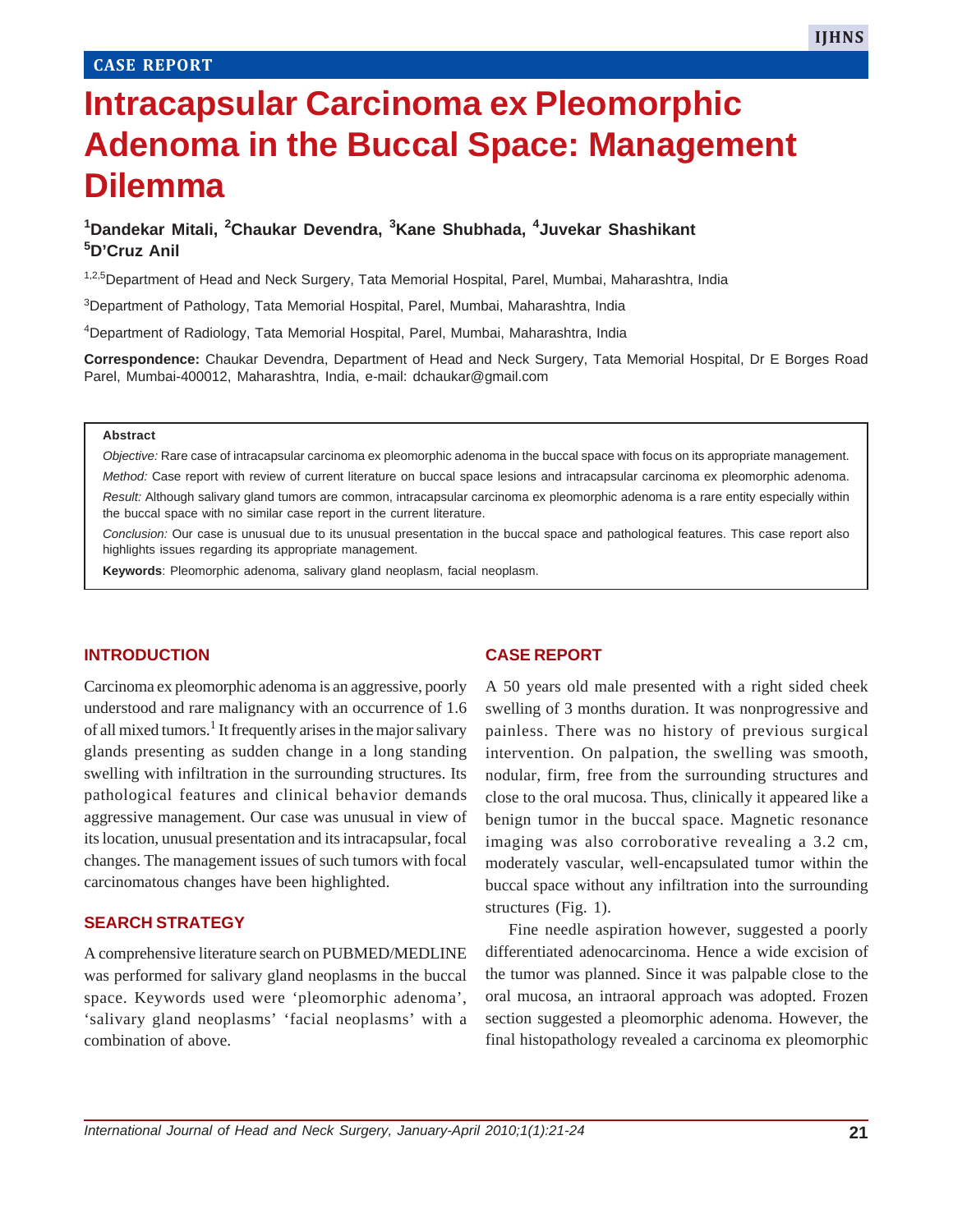

**Fig. 3:** Slide showing interface between benign pleomorphic adenoma in the right lower and malignant component in left upper corner (H and E,4X)

**Fig. 1:** T1 weighted fat suppression image (postcontrast): Inhomogenous, well-defined, contrast enhancing lesion in the right buccal space on axial image



**Fig. 2:** Well-circumscribed tumor showing benign and carcinomatous component enclosed within a fibrous capsule (H and E, 2X)

adenoma. Since the clinical findings did not corroborate with the histopathology, the slides were reviewed by a senior pathologist. It was found that the histopathology was indeed pleomorphic adenoma with focal intracapsular carcinomatous changes (Figs 2 and 3). Immunohistochemistry stained positively for cytokeratin (CK) and epithelial membrane antigen (EMA). In view of the histopathology suggestive of carcinomatous changes, patient was subjected to adjuvant radiotherapy after a literature search did not suggest any separate management guidelines for intracapsular carcinoma ex pleomorphic adenoma.

The patient received radiotherapy in 30 fractions with a dose of 2 grays/ fraction. Patient is loco regionally controlled at one year of follow-up.

## **DISCUSSION**

Buccal space is confined to the cheek lateral to the buccinator. It was first described in 1935 by Coller and Yglesias.<sup>2</sup> It is an anatomical compartment lying deep to the zygomaticus major. A greater part of the buccal space is filled by the buccal pad of fat. The other contents include the Stenson's duct, facial and buccal arteries, facial vein and branches of facial and mandibular nerves. Buccal space also has minor salivary glands and accessory parotid glands.<sup>2,3</sup> The accessory lobe is found in about 20% of the population within the buccal space, along the line of the Stenson's duct and drains into it. $4$  Common salivary gland tumors within the buccal space are pleomorphic adenomas.

Carcinoma ex pleomorphic adenoma has an infrequent occurrence representing 3 to 5% of salivary gland neoplasm and 5 to 15% of salivary gland malignancies.<sup>5</sup> It occurs most frequently in the major salivary glands especially the parotid. It occurs in recurrent or long standing pleomorphic adenoma as described by Spiro et al.<sup>6</sup> The duration of the symptoms range from 1 to 48 years.<sup>7</sup> The usual presentation is that of a long standing mass with sudden increase in size. The patient may also present with signs of infiltration to the surrounding structures. Invasion into the surrounding structures is an important feature in arriving at a diagnosis of malignant mixed tumor.<sup>8</sup> Such tumors with malignant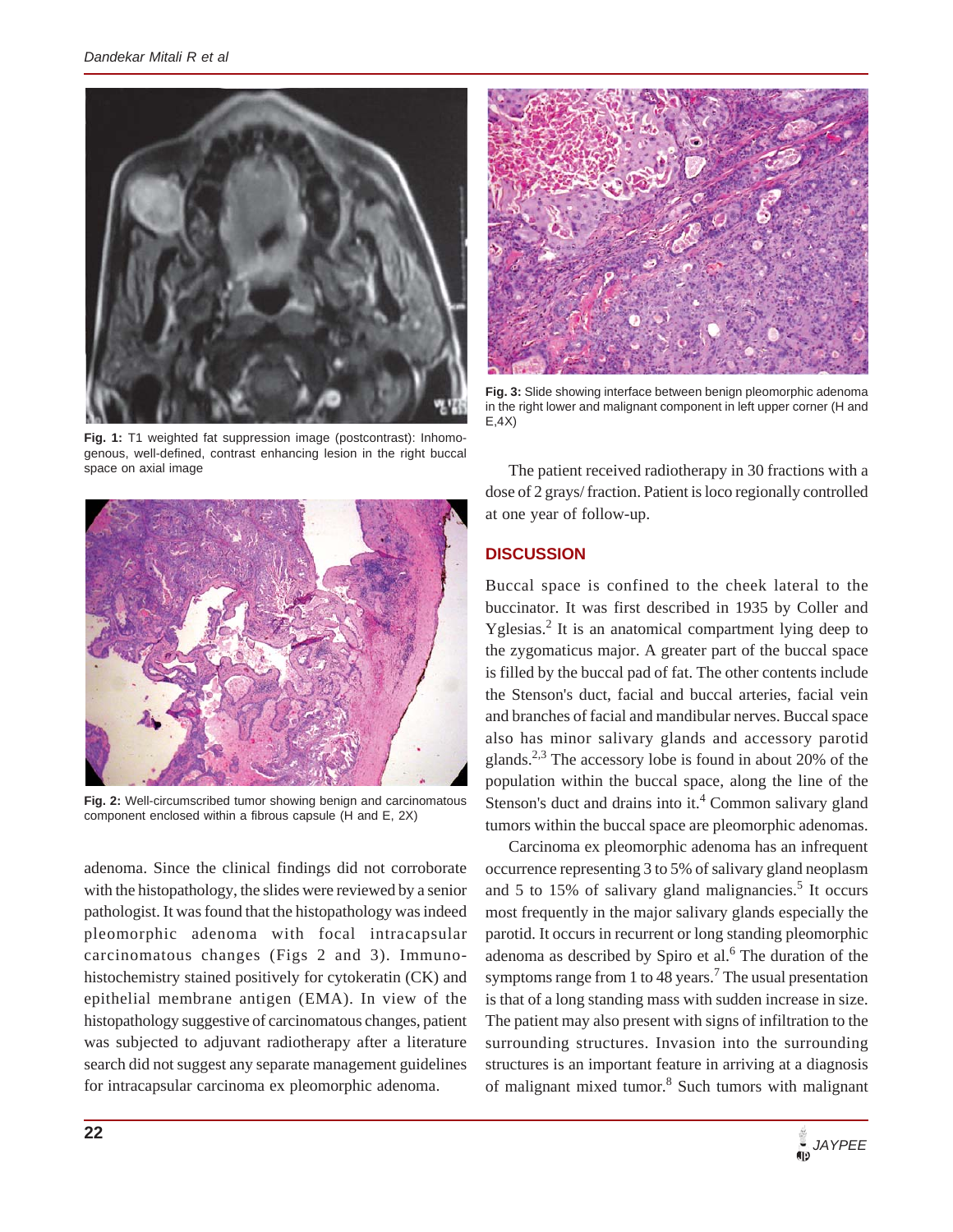| <b>Table 1.</b> Surgical approaches to the buccal space |                                                                                                              |                                                      |
|---------------------------------------------------------|--------------------------------------------------------------------------------------------------------------|------------------------------------------------------|
| Approach                                                | Advantage                                                                                                    | <b>Drawback</b>                                      |
| Direct/Intraoral                                        | Elimination of skin incision, limits area of tumor<br>implantation, eliminates complication of flap necrosis | Risk of damage to facial nerve, Stenson's duct       |
| Direct cutaneous                                        | Limits area of tumor implantation, eliminates<br>complication of flap necrosis                               | Visible scar, limited exposure                       |
| Preauricular                                            | Provides access to lesions posterior to the buccal space                                                     |                                                      |
| Submandibular                                           | Good access to lower buccal space                                                                            |                                                      |
| Paranasal                                               | Good exposure                                                                                                | Facial nerve identification and dissection difficult |
| Preauricular-suborbital                                 |                                                                                                              | Visible scar                                         |
| Parotid-submandibular                                   | Good exposure for addressing the neck, minimizes risk<br>of injury to facial nerve and Stenson's duct        | Visible scar                                         |

**Table 1:** Surgical approaches to the buccal space11

areas extending beyond the tumor capsule carry a poor prognosis, the 5-year survival ranging from 25 to 65%.<sup>9</sup> Hence they warrant an aggressive management. Our patient presented with a short history and had a well-circumscribed lesion which was unusual for a carcinoma ex pleomorphic adenoma. However, intracapsular carcinoma ex pleomorphic adenoma has been described. It is an exceedingly rare entity having a benign clinical behavior with metastatic unrecognized potential. The prognosis does not differ from that of benign mixed tumors when the malignant component is entirely contained within a fibrous capsule delimiting an otherwise benign pleomorphic adenoma.<sup>9</sup> Although, a large series on malignant mixed tumors has reported no recurrences or metastasis in intracapsular carcinoma ex pleomorphic adenoma; there have been isolated case reports of regional metastasis from these tumors. $8,10$ 

The usual management of patients with carcinoma ex pleomophic adenoma involves a multimodality approach with surgical wide excision followed by adjuvant radiotherapy in view of the aggressive nature of the disease. Various surgical approaches have been described for lesions within the buccal space each with their advantages and drawbacks. The various approaches described by Rodgers and Myers et al (1988) have been tabulated (Table 1).<sup>11</sup>

Our patient too underwent wide excision which was amenable to an intraoral excision due to its proximity to the oral mucosa followed by adjuvant radiotherapy. It is known that intracapsular carcinoma ex pleomorphic adenoma has an excellent prognosis.<sup>9</sup> Literature does not mention any management guidelines for such tumors. Considering the morbidity associated with adjuvant treatment, studies need to be performed to assess single modality treatment for such patients. However, in view of the rarity of this entity,

large case series or randomized controlled trials would be difficult to perform.

### **SUMMARY**

- Buccal space lesions are a diagnostic and therapeutic challenge.
- Intracapsular carcinoma ex pleomorphic adenoma is a rare entity especially within the buccal space.
- It occurs either in the accessory parotid gland or the minor salivary glands within the buccal space.
- It has a benign course with unrecognized malignant potential.
- There are no management guidelines for intracapsular carcinoma ex pleomorphic adenoma. Large case series and longer follow-ups are required to establish definitive management guidelines.

## **REFERENCES**

- 1. Eneroth CM, Blanck C, Jakobsson PA. Carcinoma in pleomorphic adenoma of the parotid gland. Acta Otolaryngologica 1968;66:477-92.
- 2. Walvekar RR, Myers EN. Management of the mass in the buccal space. In: Salivary Gland Disorders, Edited by Myers EN, Ferris RL; Springer, Berlin Heidelberg, 2007;1:281-92.
- 3. Hyo-Cheol Kim, Moon Hee Han, Min Hoan Moon, Ji Hoon Kim, In: One Kim, Kee- Hyun Chang. CT and MR imaging of the Buccal Space: Normal Anatomy and Abnormalities. Korean J Radiol March 2005;6(1):22-30.
- 4. Smoker WRK. Oral cavity. In: Head and neck imaging, Edited by Som PM, Curtin HD (3rd ed). Mosby, St. Louis, 1996;488- 544.
- 5. Gnepp DR, Wenig BM. Malignant mixed tumors. In: Ellis G, Anclair P, Gnepp D, editors. Surgical pathology of the salivary glands. Philadelphia: Saunders; 1991;350-68.
- 6. Spiro RH, Huvos AG, Strong EW. Malignant mixed tumor of salivary origin: A clinicopathologic study of 146 cases. Cancer 1977;39:388-96.